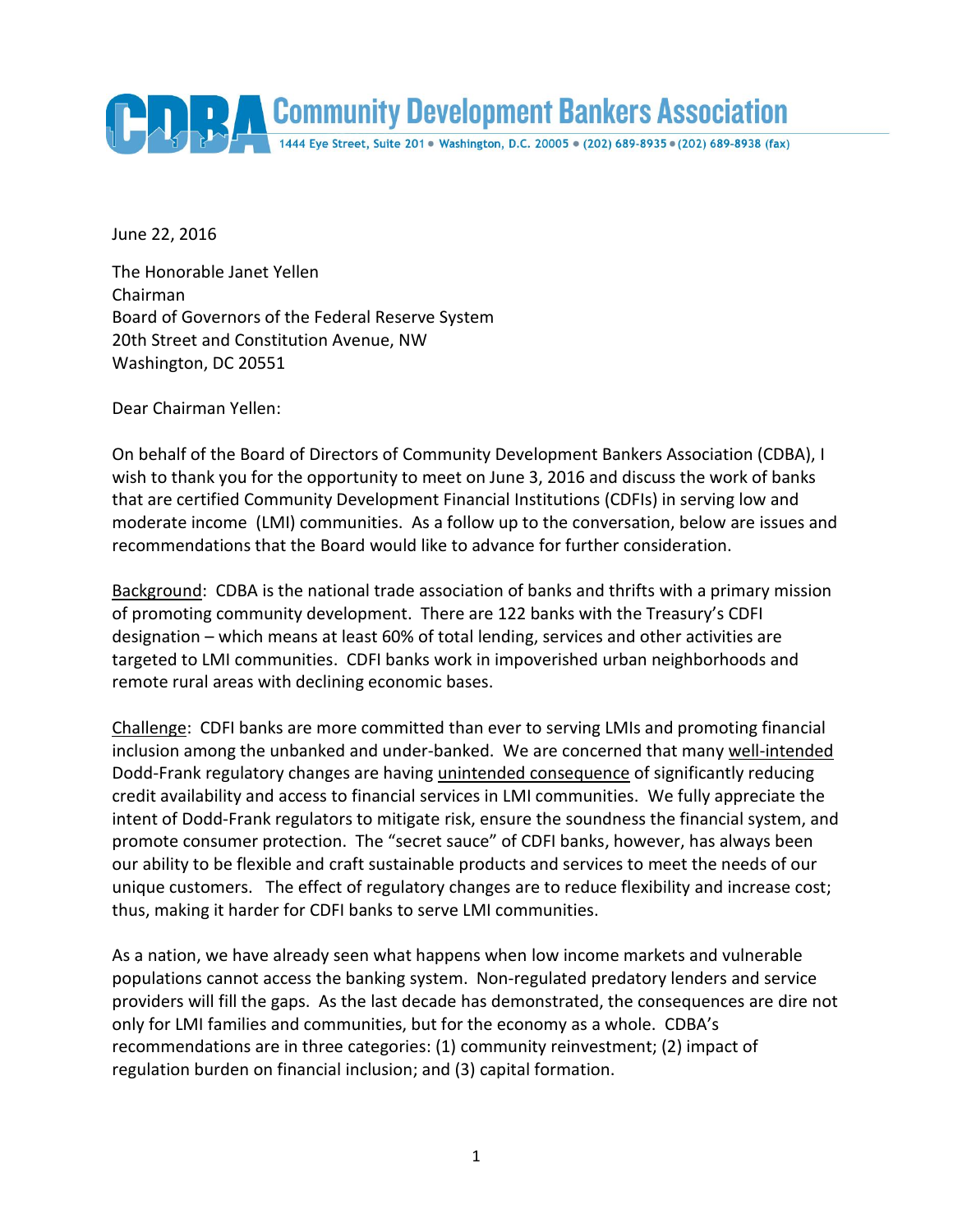**Recommendation 1: CDBA recommends that the Federal Reserve take a leadership role among its fellow Federal agency peers by initiating the creation of an Interagency Committee on Financial Inclusion and Community Investment. Such a Committee should: (1) examine the role of increasing regulation on the ultimate service to LMI communities and the un- and under-banked; and (2) review and streamline any rules or policies that undermine financial inclusion or investment in LMI communities.**

An Interagency Committee on Financial Inclusion and Community Investment should include all of the banking regulatory agencies, the Consumer Financial Protection Bureau (CFPB), and the Treasury Department's CDFI Fund, as well as include representation from regulatory, supervisory, and consumer and community affairs divisions of the banking agencies to best inform policy making. We believe Federal policy makers need to balance the need for safety and soundness and consumer protection with the need to ensure access to affordable credit and financial services for LMI communities.

We urge Federal policy makers to recognize the important role of CDFIs in serving LMI communities and the un- and under-banked. To serve these vulnerable markets, CDFIs need flexibility to innovate. There is a long track record of CDFIs safely and soundly piloting new products and services and proving viability of offerings later adopted by bigger banks. Federal policy makers have an opportunity to partner with CDFIs to promote financial inclusion, and flexibility is key. In some cases, this review may result in giving CDFIs greater compliance flexibility or exemptions.

## **COMMUNITY REINVESTMENT ACT**

CDFI Banks strongly support the purposes and objectives of the Community Reinvestment Act (CRA). CRA was enacted into law 40 years ago and the last significant regulatory overhaul was 20+ years ago and it has in some ways lost some effectiveness for LMI communities and those who serve them. The financial services industry has radically changed in the last two decades, but CRA has not. We believe that the CRA can be a powerful tool to: (1) promote investment in LMI communities; and (2) support and expand the capacity of CDFI banks to serve underserved communities. With a few small changes, it could help CDFI banks expand their capacity, reach and impact.

## **Recommendation 2: CDBA strongly recommends greater policy coordination between the bank regulatory agencies' implementation of CRA and the Treasury's new annual CDFI certification requirements.**

In 2016, the CDFI Fund launched a new annual certification report that will require geocoding of all loans and services within a bank's entire footprint. Bank regulatory agencies have a very different set of CRA reporting and compliance requirements that measure lending and service in a more geographically limited Assessment Area. All of the Federal agencies are essentially interested in the same outcomes – improving the economic well-being of LMI communities. Yet, the lack of policy coordination results in multiple standards and voluminous double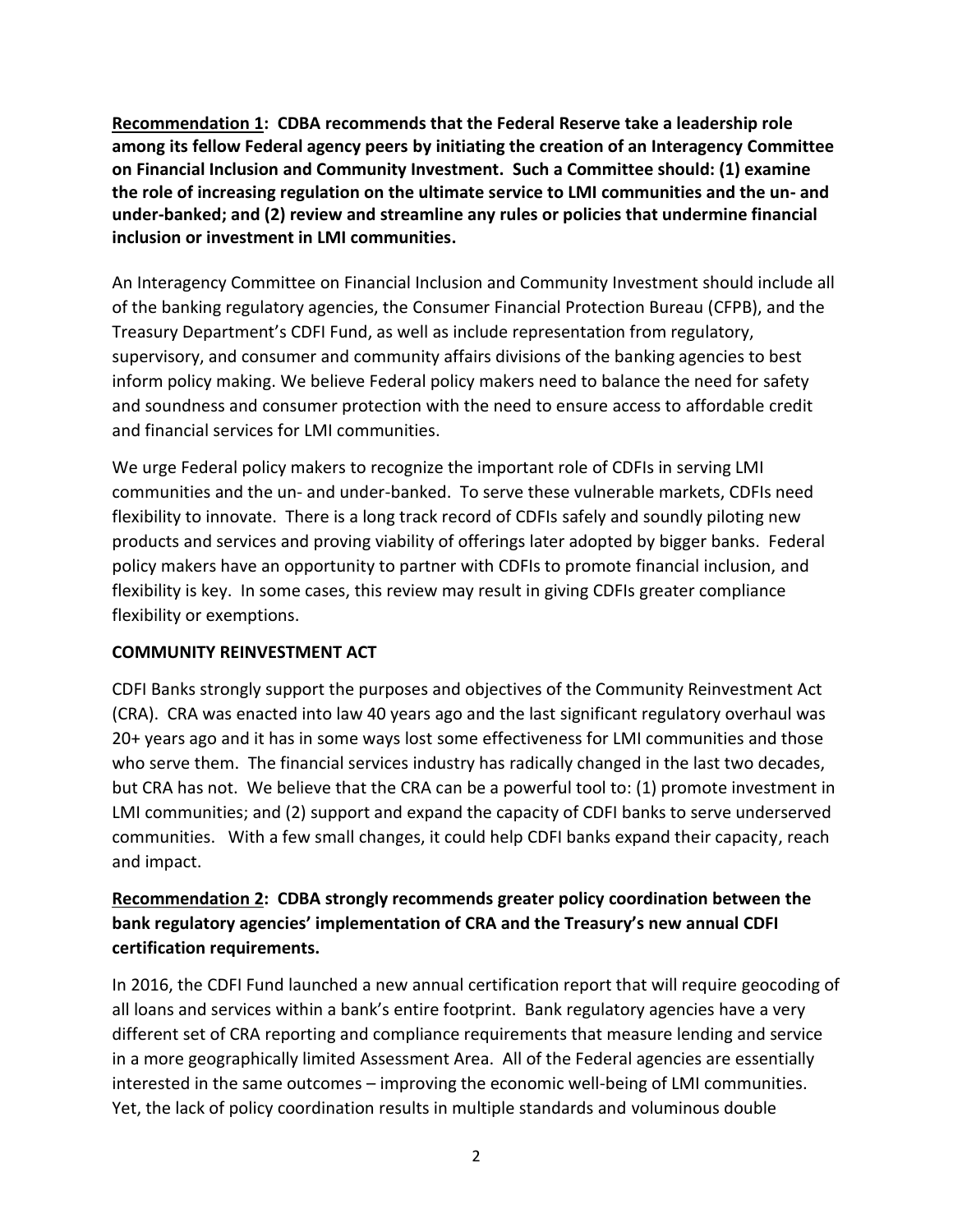reporting that creates unnecessary administrative burden and siphons resources away from CDFI banks serving underserved communities.

Given the important public policy objectives that CDFIs fulfill, we recommend that the bank regulatory agencies and Treasury Department jointly design an alternative special CRA evaluation methodology option for CDFI banks that will utilize the same data as used for CDFI certification. The regulatory agencies have previously recognized distinctions between different types of banks by creating alternative CRA evaluation methodologies (i.e. small bank, wholesale bank, strategic plan). Today, bank examiners do not distinguish or recognize the CDFI certification when it considers a CDFI bank's performance under CRA – despite the fact that CDFI banks dedicate a greater portion of their overall activities to the lowest income communities. We recommend greater coordination and policy consistency between Treasury and the banking regulatory agencies for CRA compliance and CDFI certification requirements with the goal of streamlining data collection and simplifying reporting for CDFI banks.

We believe more information sharing among Federal policy makers could reduce reporting overlap. For example, in early 2016, Treasury and the National Credit Union Administration (NCUA) announced an initiative to share data collected by the NCUA that could also be used for CDFI certification. Banking regulators and Treasury should initiate similar information-sharing efforts to reduce the combined burden of compliance for CRA and CDFI certification.

# **Recommendation 3: CDBA strongly recommends that investments in CDFI banks receive the same treatment under CRA as those investments made in Minority Depository Institutions (MDIs) and Low Income Credit Unions.**

Despite the 20+ years since CDFIs were first formally recognized by Federal policy makers and their strong performance in serving low income markets, CDFIs are not explicitly recognized under CRA in the same manner as MDIs and Low Income Credit Unions. Currently any bank can get CRA credit for providing financial or other support to an MDI or Low Income Credit Union regardless of whether or not the entity is located within a bank's designated Assessment Area. By contrast, a bank providing similar support can only be assured of getting CRA consideration if the CDFI is located in or substantially serving a bank's designated CRA assessment area.

CDFI banks should be afforded the same consideration as MDIs or Low Income Credit Unions because the CDFI standard targeting service to LMI communities is far more stringent. For example, there are 164 MDIs -- of which only 37 meet the CDFI standard of targeting at least 60% of their lending into low income communities. In recent years, the National Credit Union Administration (NCUA) has significantly revised and relaxed the requirements for qualification as a Low Income Credit Union. Twenty years ago, less than 200 credit unions met this standard. Over the past few years, NCUA has lowered the requirements and now fully one-third (2,000+) of all credit unions qualify. By contrast, only 271 credit unions (4.5% of the sector) meet the more stringent CDFI requirements.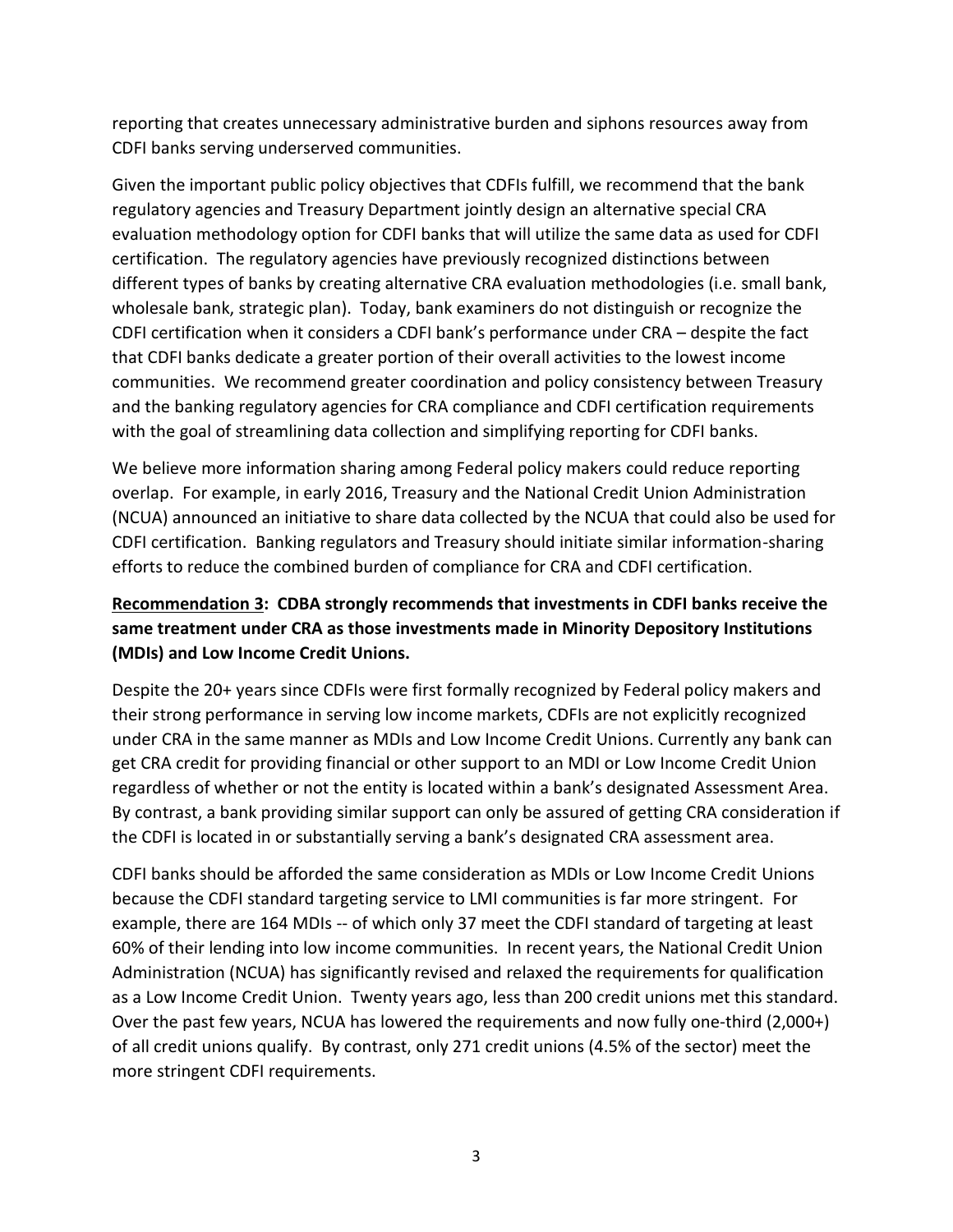**Recommendation 4: CDBA strongly recommends that the Federal Reserve and bank regulatory agencies embark on an overhaul of the current CRA regulations including explicitly recognizing the valuable role that CDFIs play as innovators in facilitating access to credit and financial services in LMI communities.**

CRA is highly valuable, but outdated relative to the dramatic changes in the financial services industry. Despite the politically challenging climate, we strongly urge the Federal Reserve and other bank regulatory agencies to revisit and update CRA lest it risk becoming functionally obsolete. We believe that the CRA can once again be a powerful tool to support disinvested communities, as well as expand the capacity of CDFIs serving underserved communities.

CRA needs to be updated to reflect the movement away from bricks-and-mortar branches toward mobile, internet and other digital delivery mechanisms. Federal Reserve and FDIC research reveals un- and under-banked consumers are more likely than other demographics to access financial services through mobile devices, prepaid debit cards, or other nontraditional means. Over the 20 years since that last overall of CRA, CDFIs have also emerged as impactful innovators in forging new paths to reach under-served markets.

## **FINANCIAL INCLUSION & IMPACT OF REGULATION**

CDFI banks are on the front line in promoting financial inclusion and viability of small businesses and consumers. We have a mission and proven record of serving the most challenging communities in America. Some policies created to protect the safety and soundness of the banking system post-crisis may have unintended consequences of undermining financial inclusion and access to credit. These are highly complex issues.

The Federal Reserve has authority over some Dodd Frank provisions that may create challenges to financial inclusion; but, jurisdiction lies across multiple agencies, including the CFPB. Thoughtful consideration needs to be given to how each rule and how the cumulative impact of multiple rules impair the ability of CDFI banks to serve these markets. In some cases, new Dodd-Frank regulations are forcing CDFI banks (and other community banks) to suspend, modify or even discontinue necessary services. Yet, the demand and need does not end. The void is filled by non-regulated and possibly predatory lenders. Vulnerable members of our communities are impacted.

**Recommendation 5: As noted, CDBA recommends that the Federal Reserve take a leadership role among its fellow Federal agency peers by initiating the creation of an Interagency Committee on Financial Inclusion and Community Investment. The mandate of the Committee should be to ensure that Federal rules and policies due not undermine financial inclusion and investment in LMI communities. Below are several specific examples of how well-intended regulation is having an unintended impact on LMI people and communities.**

SMALL DOLLAR LOANS: Recent news accounts and studies have reported that as high as 62% of Americans do not have \$1,000 in savings, 21% do not have a savings account and do not have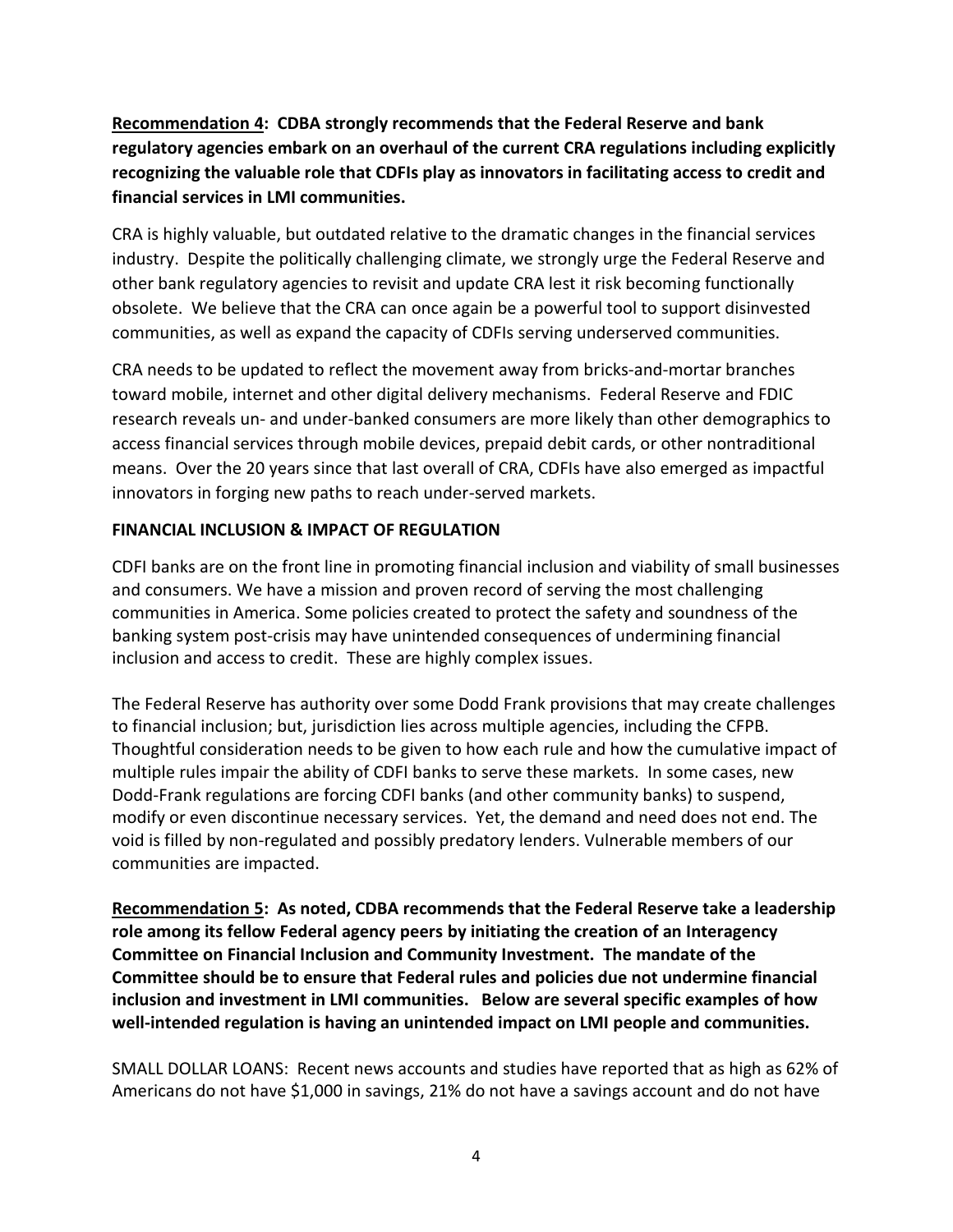\$500 for an emergency. Of those with savings 57% reported using all or some of their savings during the recession. What do these families do in an emergency or simply repairing a car to get to work? To fill this gap, many CDFI banks have created small dollar loan products.

On June 2, the CFPB released a new proposed rule on small dollar loans. We are still analyzing the impact of the 1,300+ page rule, so we do not yet have specific recommendations. Our experience today finds that these products, while not profitable, are important to provide lest our communities and residents get caught in predatory products. We strongly doubt regulated financial institutions will be interested in offering the short-term 45 day products that are the focus of the rule. Yet, many banks have experimented with an array of longer term products that may be caught up in the rule. We are concerned that the compliance costs of the proposed rule not become so onerous that responsible regulated entities cannot offer them – leaving consumers with an emergency need at the mercy of payday or other predatory lenders.

*Given the critical gap that small dollar loans fill in enabling low income households to respond to emergency needs, CDBA recommends this proposed rule be reviewed by the Interagency Committee on Financial Inclusion and Community Investment to ensure that it does not create unnecessary barriers for responsible regulated institutions to offer customers.* 

MORTGAGE LENDING: Home ownership is one of the most effective ways to help LMI families to build assets and economic security. Changes to Regulation Z now require appraisals on home loans over \$25,000 which can create barriers to home ownership among low income families. Low housing values in particularly in rural markets can result in market aberrations that do not fit the current rules. For example, in some rural communities, many home sales range from \$25,000 to \$50,000. Previously banks could use internal reviews in lieu of a formal appraisal – a practice that saves borrowers money. Accurate and timely appraisals can be hard to get in rural markets due to large geographic areas and very low sales volumes. Often these appraisals cannot meet regulatory standards; thus the loans cannot qualify as conventional loans to be sold into the secondary market. The cost of obtaining an appraisal is traditionally paid for by the borrower; thus, it increases the cost of home ownership for low income families.

*For low income communities, CDBA recommends waiving the appraisal requirement and using the prior practice whereby regulators allowed banks to use internal assessments of value based on market knowledge. In rural communities, mortgages under \$100,000 should be exempt, as well as mortgages on manufactured housing. In urban places, a scale should be developed to exempt modest value mortgages that takes into consideration cost of living and MSA housing prices.*

TILA-RESPA INTEGRATED DISCLOSURE (TRID): At the heart of the new TILA-RESPA Integrated Disclosure (TRID) rules is an effort by the CFPB to provide consumers with a clear and accurate understanding of the costs associated with purchasing or refinancing a home. CDBA applauds efforts to improve transparency and consumer knowledge. Yet, the sheer volume of new disclosures required under TRID is overwhelming to a typical borrower. Most consumers simply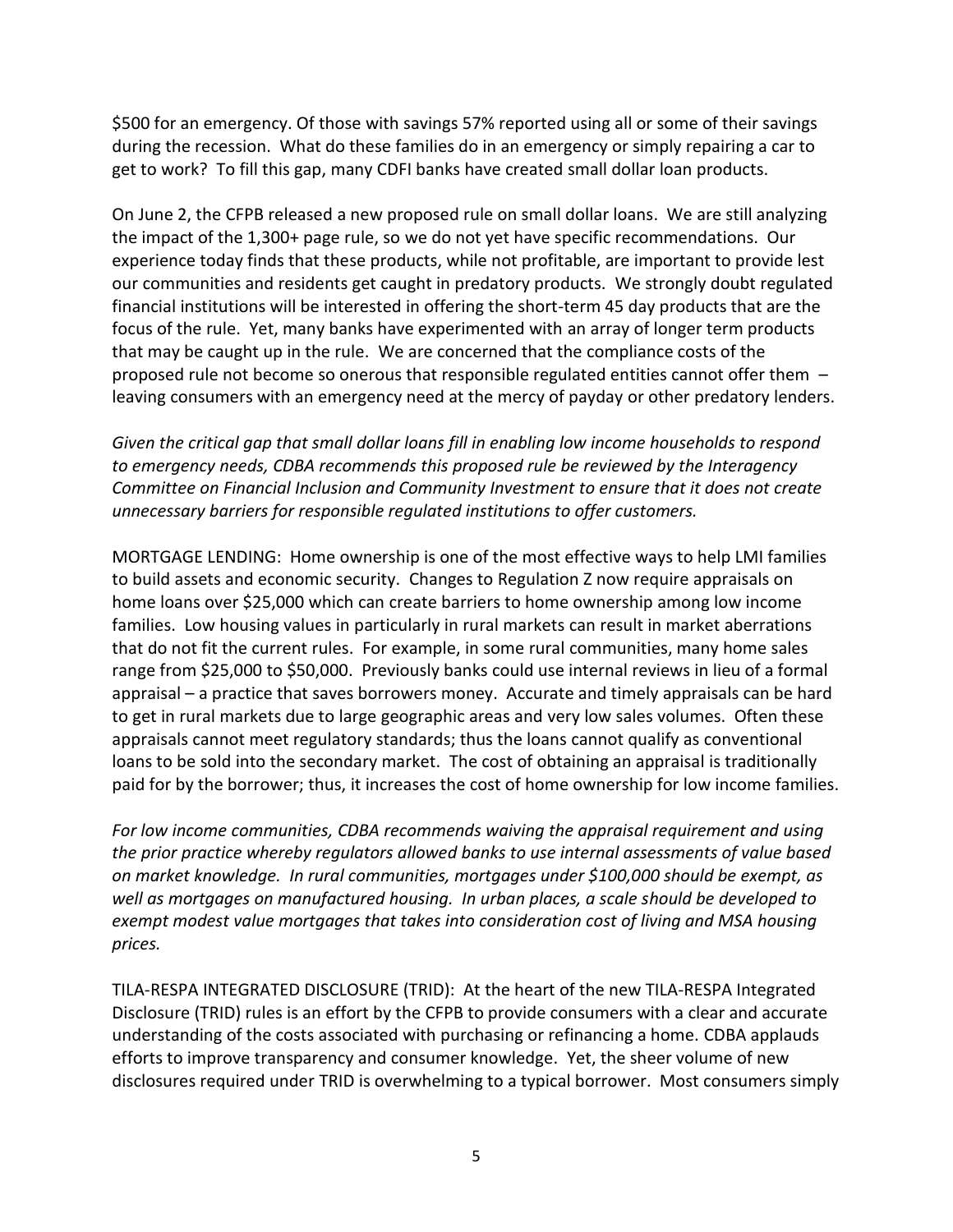sign the documents without understanding them – which works against the purposes of "know before you owe."

Bank compliance costs, as well as higher fees charged by closing attorneys due to the complexity of the rule are ultimately passed on to the borrower. TRID ultimately increases the cost of becoming a home owner and is particularly burdensome for lower income households and a barrier for home ownership. TRID has also increased the amount of time it takes to close a loan. While this may be an inconvenience for most households, among first time buyers or low income households just developing the financial literacy skills to become a home owner, the barriers and delays are significantly greater. The TILA rules further force quick declines of applicants not meeting all requirements – effectively preventing intervention by counselors that can help resolve problems. As a result of additional compliance costs and risks, some banks have exited the mortgage market while others have increased their minimum loan size. The impact is felt primarily by low and moderate income people - hurting the consumers the CFPB trying to help.

## *CDBA recommends that CDFIs be exempt from TRID, similar to the exemption under the Ability to Repay-Qualified Mortgage Rule.*

PREPAID DEBIT CARDS: The 2013 FDIC National Survey of Unbanked and Underbanked Households reported that 22.3% of all unbanked households used prepaid debit cards as compared to 5.3% of fully banked households. For CDFI banks, offering prepaid debit cards is a logical step given the demographics of their core customer base and a compliment to other services. Prepaid debits cards provided by regulated financial institutions carry stronger consumer protections than those offered by many unregulated providers. Pursuant to section 1028(b) of the Dodd-Frank Act, the CFPB is proposing to establish 12 CFR part 1040 which is creating new barriers to offering these types of products because of its mandatory arbitration requirements. The rule prescribes that arbitration be precluded as an option for consumers to solve issues of complaint against a product provided by the financial institution. CFPB's own study shows that arbitration solutions provide a higher dollar resolution to consumer's issues over litigation. Due to the class action suit "permission" implicitly granted by this rule, the Plaintiffs bar is the entity which will become enriched by this action, and not the consumer. This high cost of doing business may preclude many CDFI banks from providing this much needed service to the un- and under-banked. These risks significantly increase costs to offer prepaid debit cards. If CDFI banks or other regulated institutions stop offering prepaid debit cards because the risks and costs are too high, unbanked and underbanked households suffer the consequences.

## *CDBA recommends that CDFI banks be exempt from 12 CFR part 1040 as proposed by the CFPB.*

BANK SECRECY ACT (BSA): Residents of LMI communities, particularly those with large immigrant populations, are more dependent on Money Service Businesses (MSBs) than middle and higher income communities. Most MSBs are not predatory lenders. In rural communities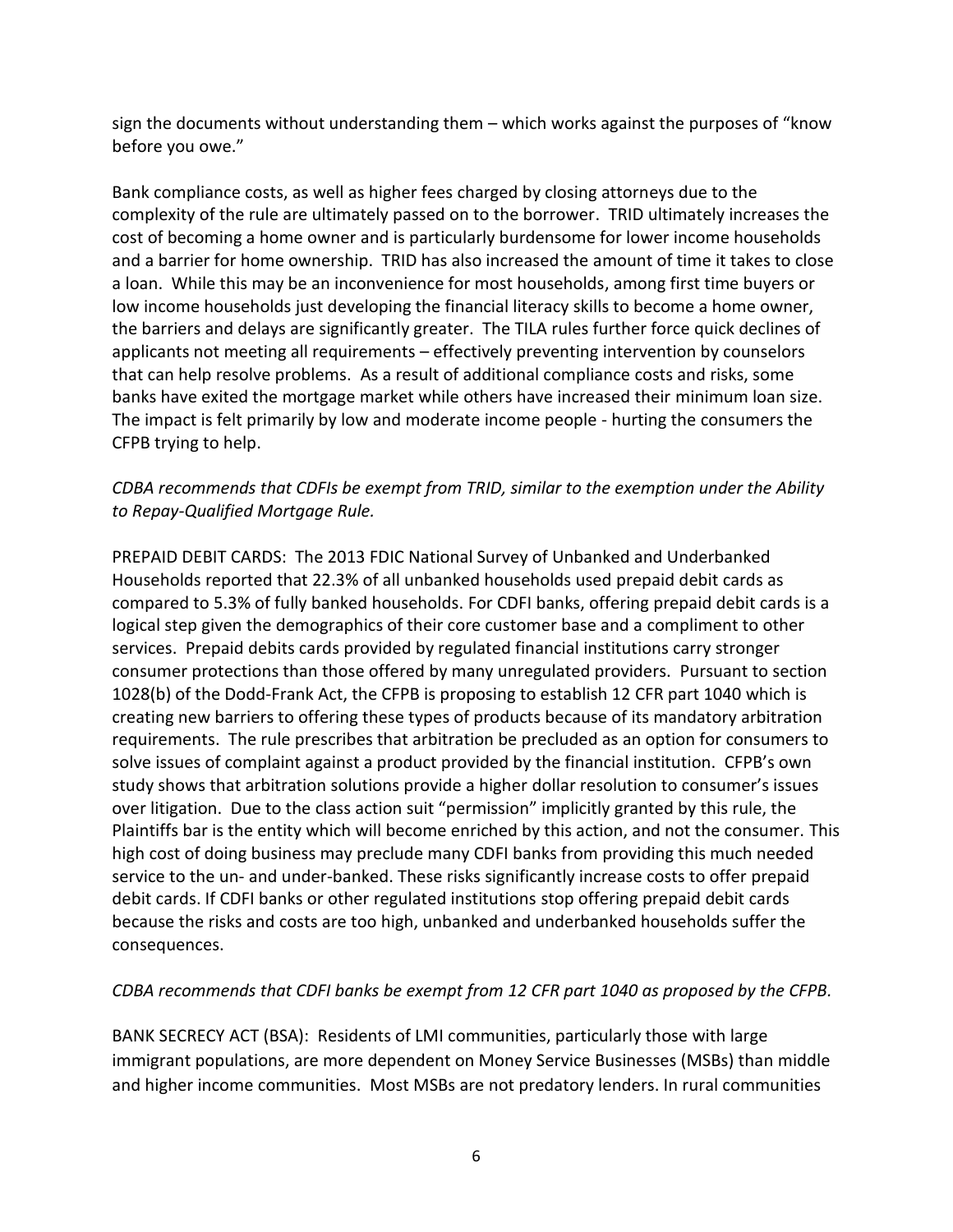or urban neighborhoods, many are simply Mom and Pop retail stores that provide customers with the convenience of cashing a check after regular bank business hours, paying bills, or wiring money to their families back home. The very broad definition of an MSB includes grocery stores, convenience stores, or other retail. These small businesses are often CDFI bank customers.

BSA is important part of our nation's security. Yet, BSA places a high burden and cost on banks – particularly small banks and small business -- that create barriers for retail customers. If CDFI banks stop serving these businesses, the businesses will stop providing the service which, in turn, hurts the low income consumers.

Regulatory agencies have significantly enhanced BSA scrutiny. BSA compliance standards are the same for small banks as the largest bank; thus, making it difficult for the smallest banks to maintain service. As a result, more and more banks will not accept or open accounts with MSBs. When this happens the business can no longer offer the service and consumers are forced to go to expensive check cashing businesses.

*To preserve availability of basic financial services in LMI communities, CDBA recommends that regulators develop a streamlined version of BSA for small banks under \$10 billion. Some examples of streamlining: (1) significantly raising the MSB registration threshold above the current \$1,000 for cashing checks for any person on any day in one or more transactions: (2) waiving the requirement that small banks monitor MSB registration and MSB BSA compliance for small businesses; (3) clarify that banks are not required to obtain contracts or otherwise monitor the activities of a retail customers vendors (e.g. an ATM vendor that leases space from a convenience store); and (4) reduce the paperwork required for performing due diligence for Phase II Exempt Customers (e.g. confirming a business is in Good Standing with the Secretary of State).*

RECIPROCAL DEPOSITS: CDFI banks operate in communities with modest discretionary income. We often find that income is insufficient to raise deposits needed to fund loans. Therefore, as an integral part of our strategy, we raise deposits from civic-minded corporations, nonprofit institutions, and other local stakeholders. Our common experience demonstrates that investors are willing to invest much larger deposits in CDFI banks if they are assured those deposits are secured. Many institutional depositors often have requirements that deposits be fully insured. Reciprocal deposits provide that assurance. Without access to large institutional deposits, many of our loans could not be made. In fact, CDFI banks are four times more likely to use reciprocal deposits than their peers. The problem is that reciprocal deposits are defined by the FDIC as brokered deposits despite the fact that they are relationship-based and as stable as core deposits. Studies have shown that reciprocal deposits do not present any of the regulatory challenges that brokered deposits do.

*CDBA recommends that reciprocal deposits be exempt from the FDIC's definition of brokered deposits.*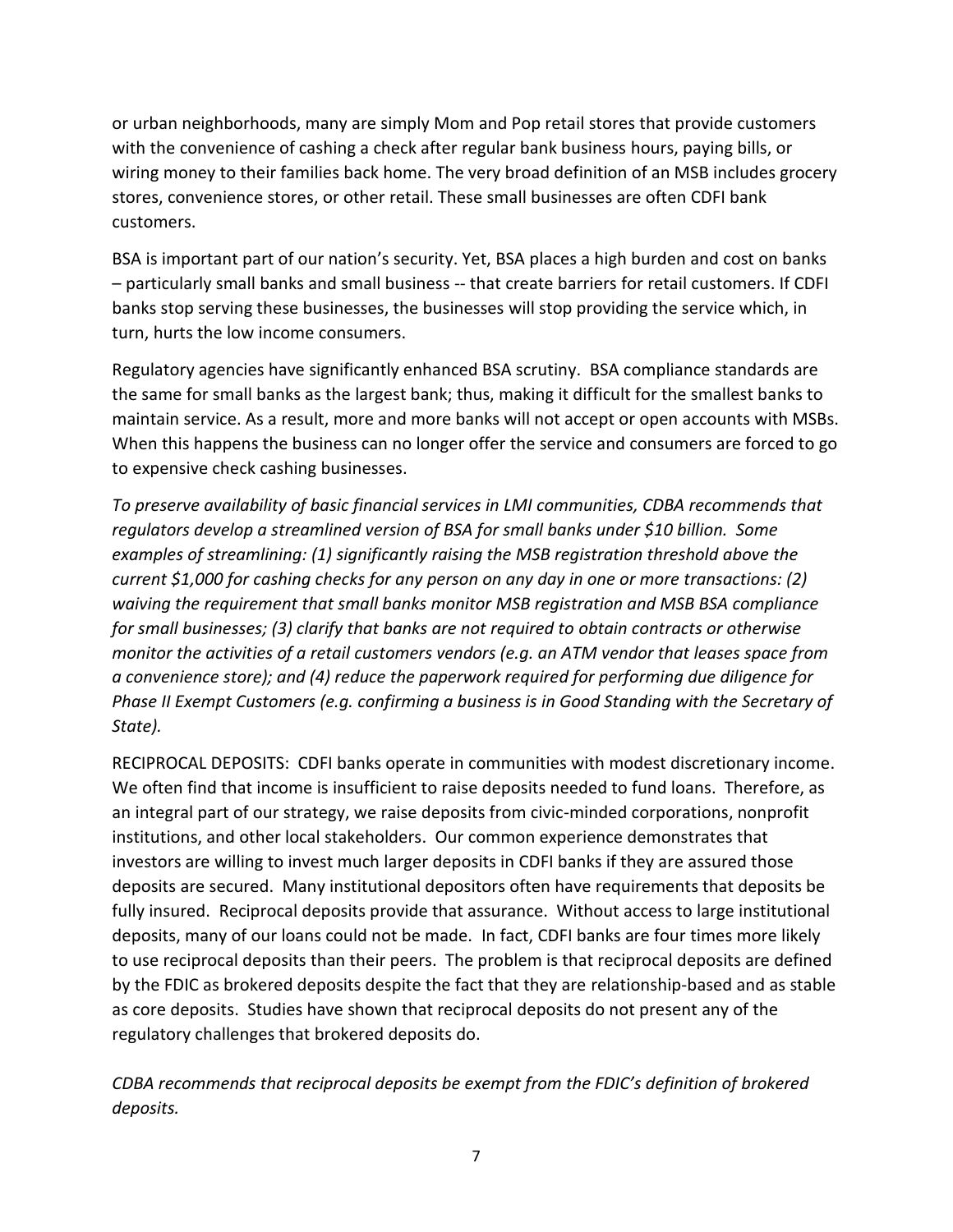#### **CAPITAL FORMATION: HOW BASEL III NEGATIVELY IMPACTS CREDIT IN LMI COMMUNITIES**

CDBA is very concerned that the proposed Basel III regulators, as applied to small banks, will create significant constraints on access to credit in LMI communities. Basel III proposes to significantly revise and increase the regulatory risk-based and leverage capital requirements for all banks. CDBA members believe that significant refinements are needed to ensure that the Basel III rules do not result in an unnecessary reduction in credit and economic activity among people and places that have historically had tenuous access to the mainstream financial services. CDBA supports amendments to Basel III, which was originally intended to apply only to large, internationally active banks.

**Recommendation 6: CDBA supports a full exemption from Basel III for** *all* **non-systemically important financial institutions (non-SIFIs). Alternatively, if a full exemption is not possible, CDBA proposes several amendments outlined below. Ideally, we believe these amendments should be applied to all small banks (under \$10 billion) as it will help bolster the economic health of the nation. If it is not possible to apply the amendments to all non-SIFIs, we urge you, at a minimum, to consider them for CDFI banks given the significantly more acute economic challenges faced by their LMI communities.** 

CAPITAL CONSERVATION BUFFER: CDBA recommends exemption from the capital conservation buffer for non-SIFIs. The new capital conservation buffer provisions impose dividend restrictions that have a chilling effect on potential investors for all small banks. This circumstance is particularly acute in the case of dividend restrictions for Subchapter S banks whose investors rely on dividends to pay their pro-rata share of the bank's income tax (this same type of limitation is not applicable to C Corp banks). Exempting all non-SIFIs from the capital conservation buffer would make it easier to raise capital and maintain capital levels proportionate with their risk profile.

In the case of a CDFI bank, every dollar of capital is particularly precious because it was either earned and retained or raised in some form to meet both the financial return and social impact expectations of an investor. The new capital buffer provisions raise the aggregate quantity of capital regardless of the bank's risk profile, it inherently lowers and/or lengthens the investors' time horizon and specifically limits the type of capital to common equity that can be raised. Even though CDFI Bank investors are typically long term patient investors, the new buffers create challenges no matter what type of capital is considered.

FULL CAPITAL RECOGNITION OF ALLOWANCE FOR CREDIT LOSSES: Adequate capital is important at every bank. CDBA recommends that the allowance for credit losses be included in Tier I capital up to 1 .25 percent of risk weighted assets with the remaining amount reported in Tier 2 capital. This change would reverse the punitive treatment of the allowance under Basel III. Currently, there is no capital treatment for loan loss reserves that exceed 1.25 percent of risk weighted assets. The allowance should be captured in the regulatory capital framework since it is the first line of defense in protecting against future credit losses. CDFI Banks are particularly adept at partnering and layering financing to mitigate and share credit.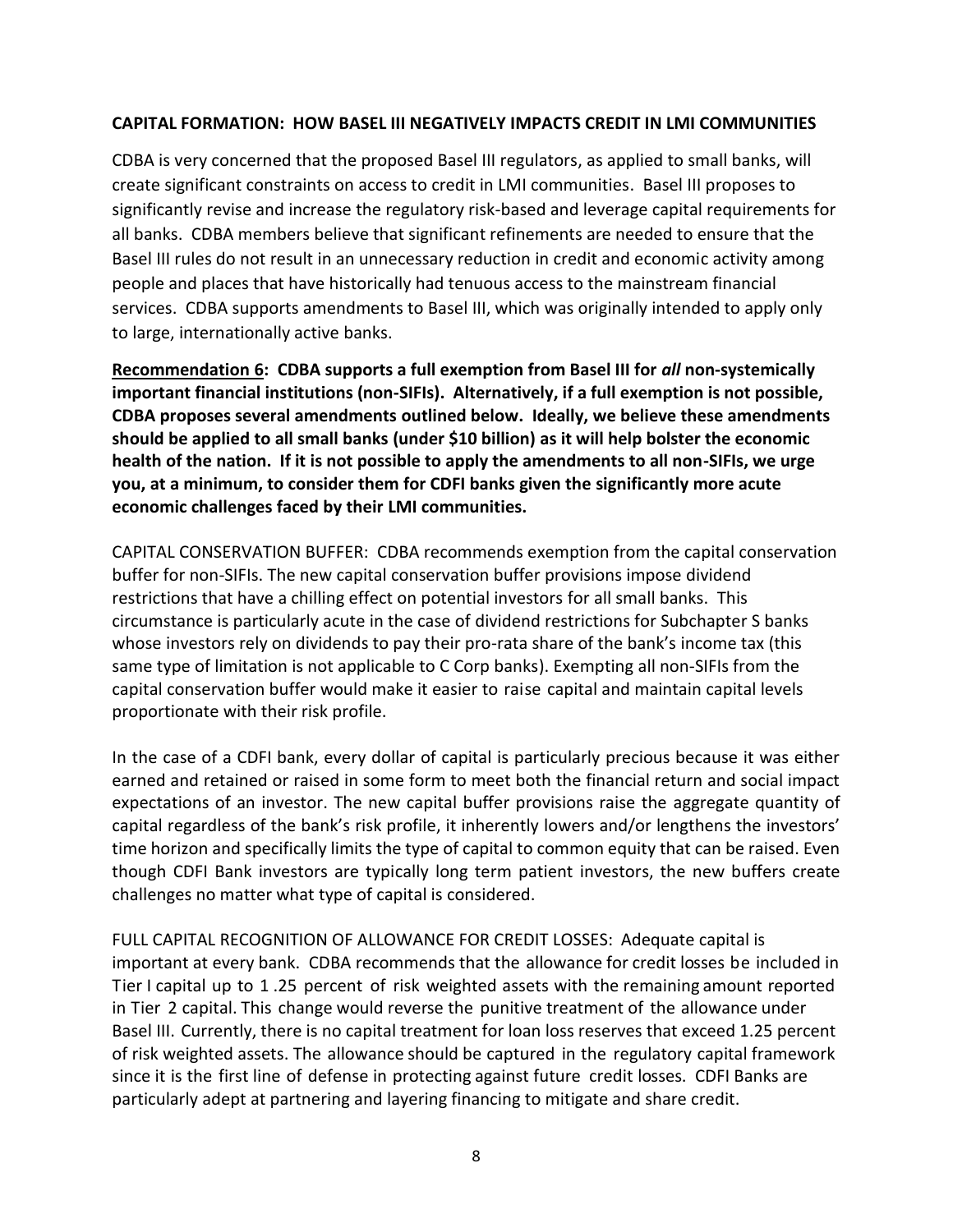AMENDED RISK WEIGHTING: CDBA recommends providing 100 percent risk weighting for acquisition, development, and construction loans to promote economic development in LMI communities. Under Basel III, many of such loans are classified as High Volatility commercial real estate loans and risk weighted at 150%. The current risk weighting for Commercial Real Estate (CRE) does not adequately distinguish among different types of activities that have different risk profiles. For example, affordable rental housing loans are risk weighted the same as speculative commercial real estate. Yet, during the Great Recession, affordable rental housing outperformed every category of commercial real estate with minimal losses. In LMI communities, CDFIs and others often use a range of Federal, state and local subsidy programs that mitigate CRE lending risks, including the Low Income Housing Tax Credit, New Market Tax Credit, and the Historic Preservation Tax Credit. To provide a 100% risk weighting for acquisition, development, and construction loans in LMI communities would treat these loans the same as other commercial real estate loans and would be consistent with Basel III.

## **Recommendation 7: CDFI Banks have a diverse set of capital structures and types that have evolved to meet the changing financial challenges of our markets. CDBA recommends that the regulatory agencies amend its Tier 1 rules to accommodate certain types of capital that are uniquely available to CDFI banks.**

CDFI banks often have access to philanthropic or alternative mission-oriented capital that may not fit customary market-rate or regulatory definitions. For example, a growing number of foundations offer Program Related Investments (long term, deeply subordinated debt at concessionary rates).

We recommend that bank regulatory agencies to allow certified CDFI banks additional flexibility in utilizing such philanthropic or impact-motivated sources. First, we recommend regulators amend the subordinated debt rules to give Tier 1 consideration to resources provided it at subordinated or concessionary rates that are borrowed by the holding company and injected into the CDFI bank as capital. Second, we ask that you to work with the CDFI banks to design new types of preferred stock ownership that can be given Tier 1 consideration which take into account due to the social inclination of our shareholders

On behalf of the Board and members of CDBA, I thank you for the opportunity to discuss how the current regulatory environment is affecting LMI communities and the unbanked and underbanked. We share the concerns of law makers and regulators about protecting the soundness of the financial system and promoting consumer protection. Yet, as noted, we are gravely concerned that many well-intended Dodd-Frank regulatory changes are having unintended consequence of significantly reducing credit availability and access to financial services in LMI communities. We believe that some modest modifications could make a significant difference in the economic well-being of LMI communities across the nation.